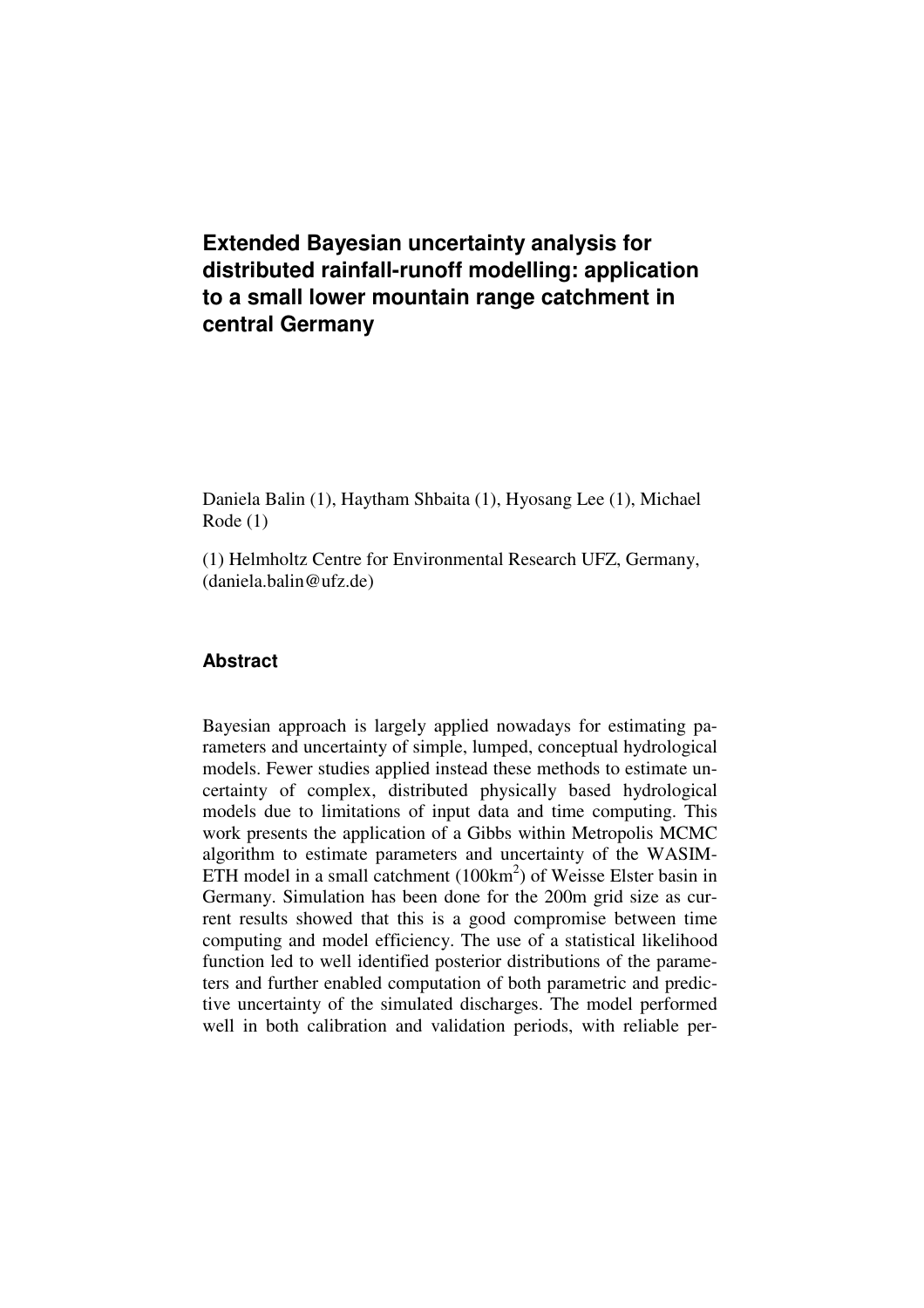formance proven by small uncertainty bounds. More than 85% of the observed discharge values find themselves within the predictive uncertainty bounds while only 7% of these find themselves within the parametric uncertainty bounds. This is one of the limitations of the present method and could be an effect of not considering the errors in the input data in the calibration approach. As rainfall is one of the major inputs for hydrological modeling, rainfall measurement errors have been further considered for the Bayesian calibration approach. To the difference of the classical statistical approach of dealing with input uncertainty that considers rainfall data as unknown and then calibrates it together with the model parameters, in this study the rainfall uncertainty has been considered prior to the hydrological model calibration. For each of the five rainfall gages available on the study catchment, the systematic errors have been computed through a well-established procedure in Germany and random errors have been estimated through a Bayesian classical measurement error theory. 10 random rainfall scenarios have been sampled from the rainfall posterior distributions and for each scenario, the MCMC algorithm has been applied and the WASIM-ETH model posterior parameter distributions have been updated. These allowed updating the parametric and predictive posterior distributions of the simulated discharges. In comparison with the calibration case without considering input errors, the results showed improved coverage of the observed discharge values as a result of wider parametric uncertainty bounds (14%). Nevertheless, this improvement is still marginal and indicates that other sources of errors might be more important then point measurement errors such as spatial uncertainty and model structural errors.

Current work focuses on extending the Bayesian methodology in order to take into account the spatial input uncertainty into the calibration approach. In one hand this will allow obtaining more robust parameters and in the other more reliable model performances.

# **1. Introduction**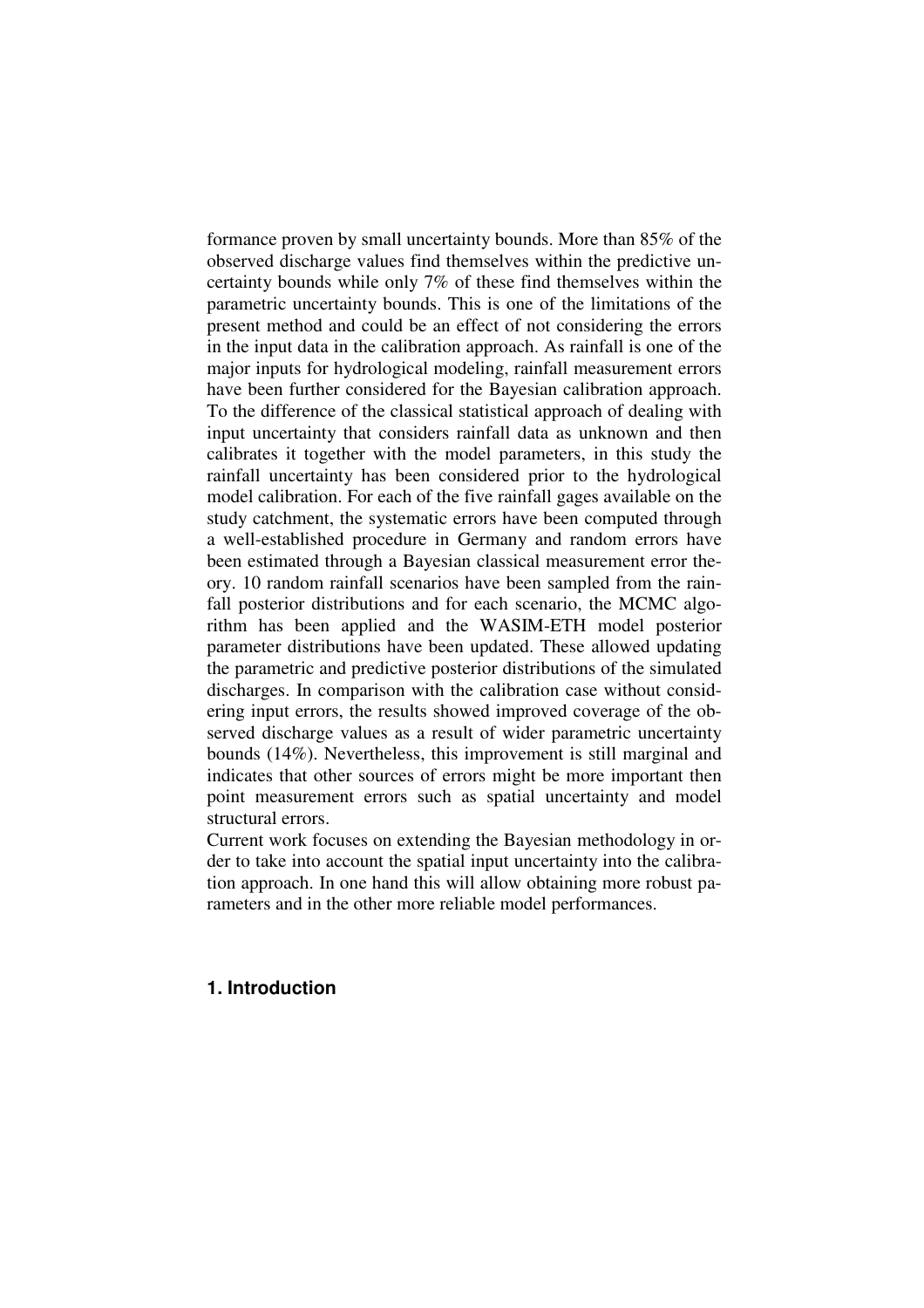Uncertainty in hydrological modelling has become an unavoidable topic nowadays in the hydrological research. Although generally only the parameter uncertainty was previously given attention, there is an increased awareness on the importance of other sources of uncertainty in the modelling approach. One of the most used methods to cope with uncertainty is GLUE (Beven and Freer 2001) that uses an informal criterion as likelihood measure and a Monte Carlo based sampling algorithm to compute parameter posterior distributions. Recently two Bayesian methods have been proposed to cope with different sources of uncertainty. One is called BATEA (Kavetski et al. 2006) and the other called IBUNE was introduced by Ajami et al. 2007. The first method was up to now applied only for simple conceptual methods and the second one uses a simplified model for input uncertainty and has been applied with semi-distributed models. The limit of these models is that the rainfall is considered as random and thus is calibrated together with the hydrological model parameters. The approaches adjust the observed rainfall in order to improve prediction of the simulated discharges and reduce its uncertainty. We consider that these approaches may be statistically feasible but we find difficult to defend this kind of approaches as for different models that use the same rainfall input adopting these methods we might end with different posterior distributions of the rainfall. In this paper, Section 2 the Bayesian methodology will be introduced, in Section 3 the study catchment, in Section 4 the main results and discussion will be included and in Section 5 the conclusions.

# **2. Bayesian methodology**

The total uncertainty in rainfall-runoff conceptual modeling stems from several sources of error: input and response uncertainty (errors in measurement of input data such as rainfall, of response data such as water level and discharge or error in computing the potential evapo-transpiration), parameter uncertainty and model uncertainty arising from intrinsic inability of a given rainfall-runoff model to reproduce the physical mechanisms involved in runoff generation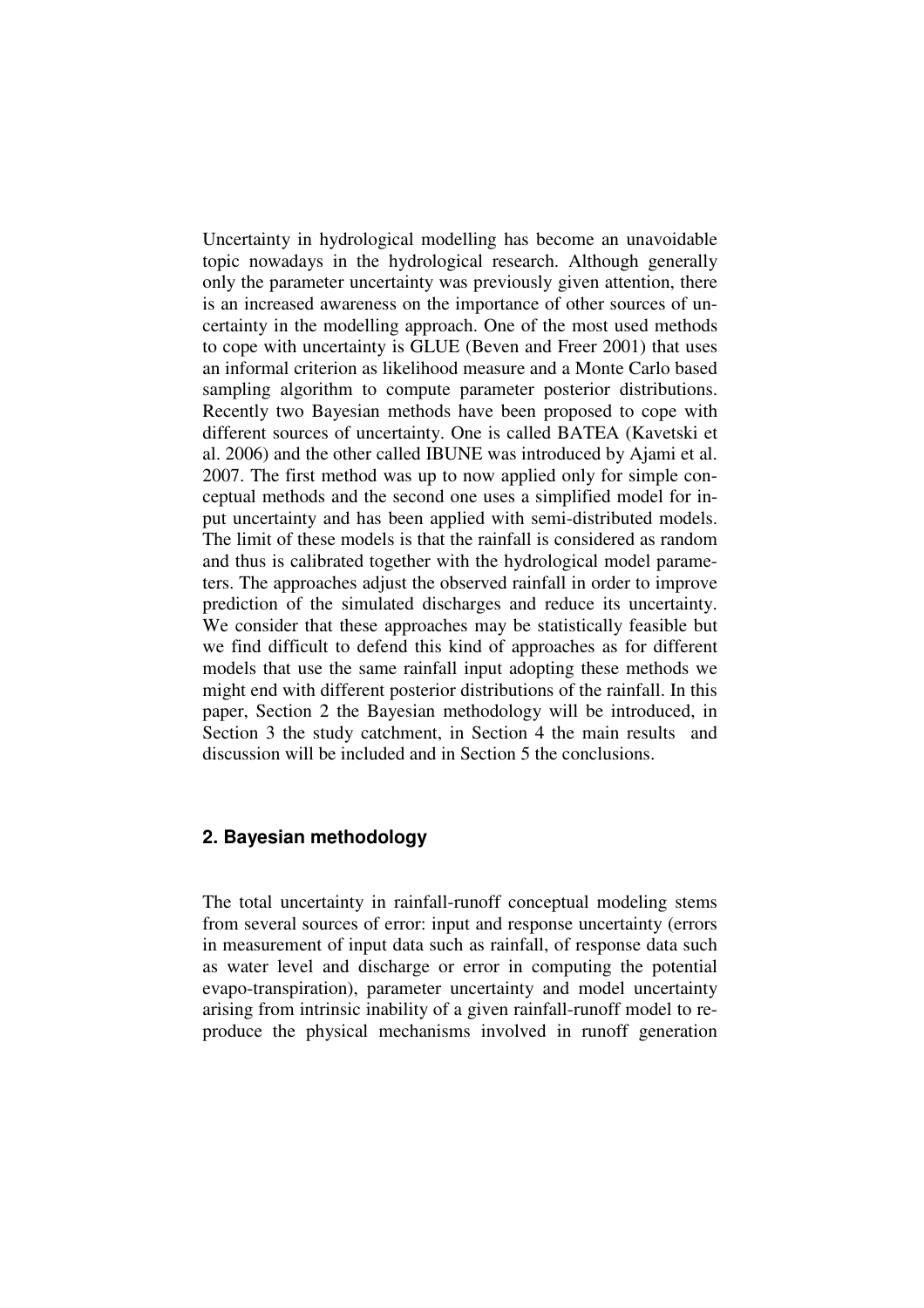(Montanari 2004). In this study, the uncertainty arising from the input forcing (rainfall), from the parameters (parametric uncertainty) and from a lumped term counting for other sources of uncertainty (predictive uncertainty) has been assessed MCMC Bayesian stochastic methods. At the difference of the classical statistical way of dealing with input uncertainty, the present extended Bayesian approach to deal with input uncertainty has two steps: an input measurement error Bayesian model and a hydrological Bayesian model calibration

#### **2.1 Input measurement error Bayesian model**

A classical multiplicative measurement error model has been build for the rainfall that includes both systematic errors and random errors. Errors of the classical type arise when a quantity (i.e. rainfall) is measured by some device (pluviometer) and repeated measurements vary around the true value like. We considered that the multiplicative error model is more appropriate for the rainfall as generally the measurement error increases proportionally with the measured rainfall. Since the multiplicative error is additive on the log-scale, all characteristics of the additive error are valid for the multiplicative error on the log-scale.

Systematic errors for the German Hellmann precipitation gauges in particular are well documented (Rode and Wenk 2006). Systematic error sources in measurement are included in Table 1. The wind effect has been studied and it was quantified in function of 4 shelter classes. For the study catchment we attributed the rain gauges to the class shelter C. The wetting and evaporation losses were added to the wind corrected data.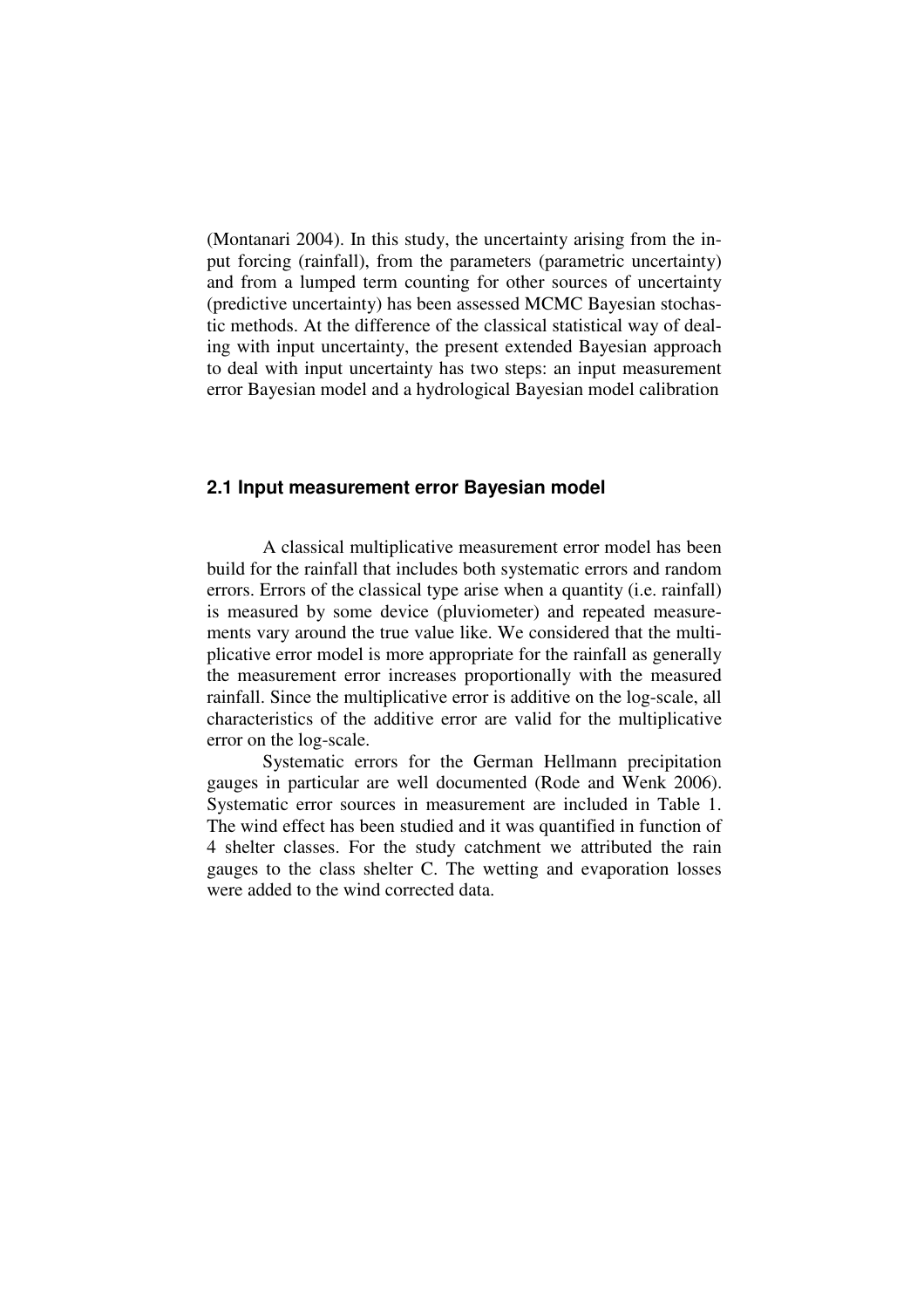| Source of losses                  | Year |  |
|-----------------------------------|------|--|
| a) Wind effects loss              | 12   |  |
| b) Wetting collecting funnel loss | 5.6  |  |
| c) Wetting collecting can loss    | 0.3  |  |
| d) Evaporation loss               | 0.8  |  |
| Whole loss $(\%)$                 | 18.7 |  |

**Table** 1 Correction factors for Hellmann precipitation measurement of wind shelter class C in Germany, (from Rode and Wenk, 2006)

The rainfall posterior distribution was finally computed within the WINBUGS software and for each raingauge10 random rainfall scenarios have been computed. For each rainfall scenario the classical MCMC algorithm has been applied to compute posterior distributions of the hydrological parameters.

### **2.2 Bayesian method for parameter estimation and uncertainty**

Bayesian methods use a probability model to fit a set of data and they summarize the results (estimated model parameters and predictions for new observations) by probability distributions. Bayesian theory is built on three probability concepts: the prior distribution, the likelihood function, the posterior distribution through the Bayes theorem.

The knowledge of the model parameters before using the observed data is given by the prior probability density function of the parameters. In this study, vague knowledge about the parameters has been represented by bounded uniform distributions.

The likelihood function summarizes all the information about the parameters available from the data. In this work, the likelihood func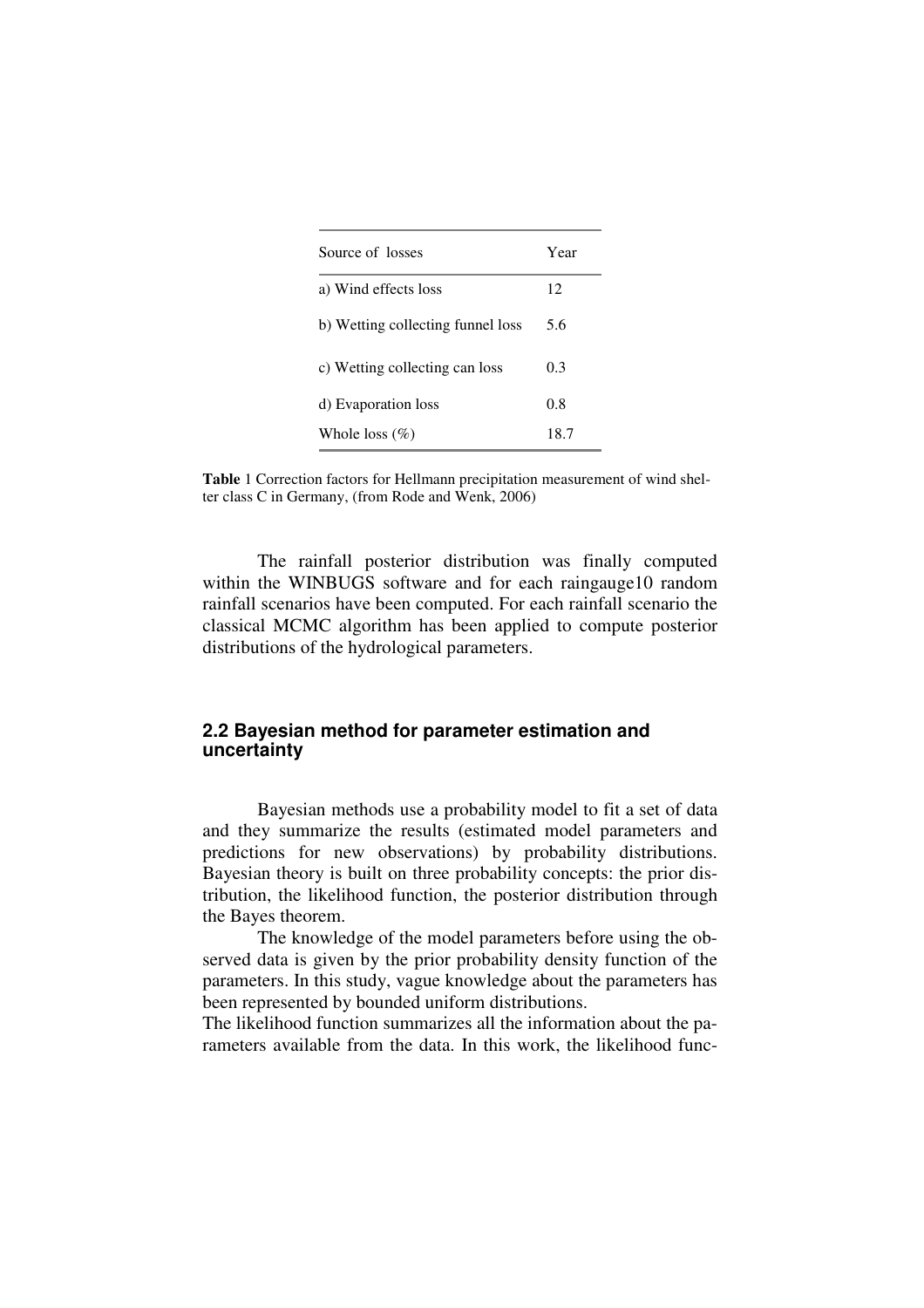tion assumes that the simulation errors follow a normal distribution meaning that between the observed and predicted values the following relation can be stated:

$$
Y = Q_{\text{sim}} + \varepsilon \text{ , where } \varepsilon = N(0, \sigma^2) \tag{1}
$$

As *Qsim* is a function of observed input data (*I*) and model parameters  $(\theta)$  one can say that

$$
Y = f(I, \theta) + \varepsilon \tag{2}
$$

The likelihood function for n observations, independent and identically distributed IID is given by the product of individual probability distributions:

$$
L(\theta) = \frac{1}{\left(\sqrt{2\pi}\right)^n \cdot \sigma^n} \exp\left(-\frac{1}{2\sigma^2} \sum_{t=1}^n (Y_t - Q_{simt})^2\right)
$$
 (3)

The variance of the residuals  $\sigma^2$  is considered as a new statistical parameter to be estimated together with the model hydrological parameters  $\theta$ . The statistical likelihood function allows thus identifying two types of uncertainty: one associated with the hydrological parameters  $\theta$  (parametric uncertainty) and the second associated with the variance of the residuals  $\sigma^2$  (predictive uncertainty) that lumps all other sources of uncertainty.

In order to be able to use this likelihood function, the required statistical hypothesis such as constancy of the variance and time independence of the residuals  $(\varepsilon)$  should be respected. Exploratory analysis of the modelling errors is suitable and when important departures from these hypotheses are observed, it is important to correct the data by using different techniques.

The posterior distribution  $p(\theta | y)$  represents the update of the prior distribution  $p(\theta)$  with the likelihood function  $p(y | \theta)$ . The posterior distribution of the model parameters conditioned on the observed data is computed with Bayes' rule: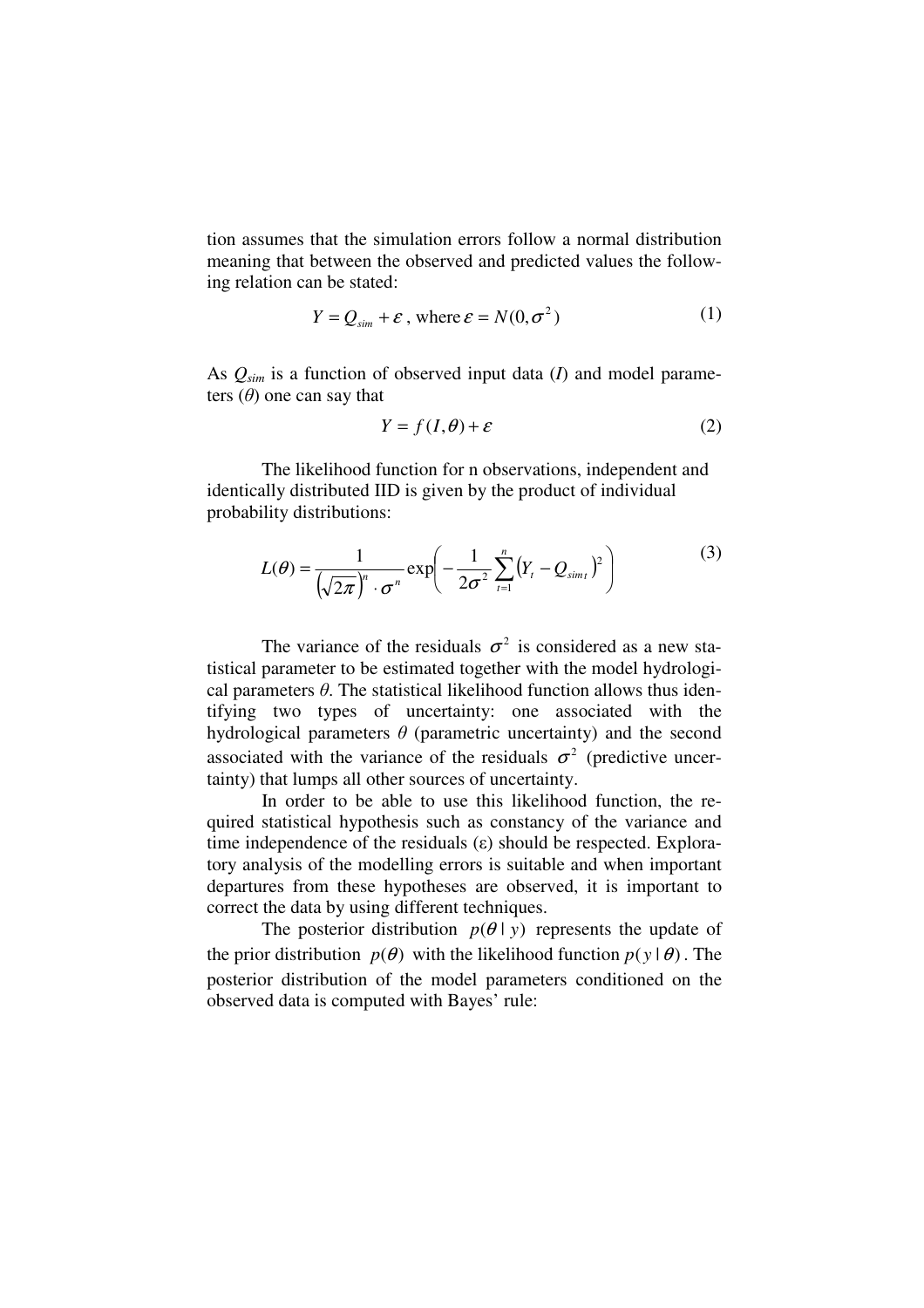$$
p(\theta \mid y) = \frac{p(y \mid \theta) \cdot p(\theta)}{p(y)}
$$
(4)

 $p(y)$  can be considered as a probability of the evidence which is a constant and in this case *Eq.1* can be rewritten as:

$$
p(\theta \mid y) \propto p(y \mid \theta) \cdot p(\theta); \text{ posterior } \propto \text{likelihood} \cdot \text{prior} \tag{5}
$$

The posterior distributions of the parameters can be computed either analytically or numerically. The methods presented in this paper use a numerical approach to sample from the posterior distributions of the parameters.

#### **2.3 Metropolis-Hastings algorithm**

The Metropolis algorithm is an iterative procedure that generates samples by using a Markov chain that converges to a given probability posterior distribution. The Metropolis algorithm includes three steps:

1) Generation of new parameters by jump specification step The jump specification is needed to build a Markov chain in order to sample new candidates starting from the previous ones.

2) Acceptance /rejection of the new generated parameters step: Acceptance rule

This step is the central point of the Metropolis-Hastings algorithm. First, one has to compute the ratio of the posterior probabilities densities function between the last accepted and the candidate vectors of parameters:

$$
r = \frac{p(\theta_{new} | Y)}{p(\theta_{old} | Y)} \cdot \frac{p(\theta_{old} | \theta_{new})}{p(\theta_{new} | \theta_{old})}
$$
(6)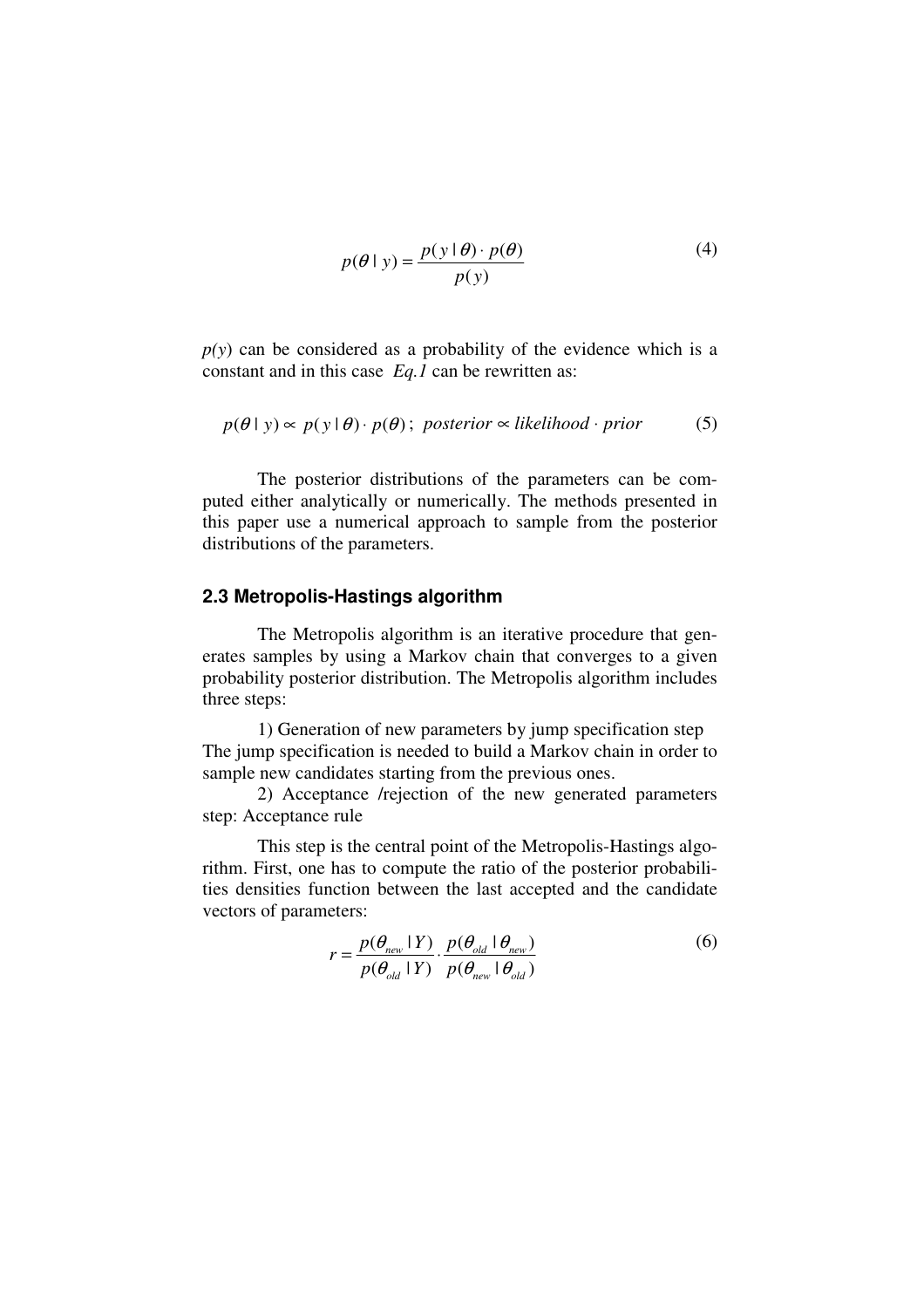where  $\theta_{\text{new}}$  and  $\theta_{\text{old}}$  are the candidate and respective the last accepted vectors of parameters. The candidate vector of parameters is added or not to the previous Markov chain based on the Metropolis rule:

- if  $r > 1$  than set  $\theta^{i+1} = \theta_{new}$ , the candidate set of parameters is accepted with probability 1.
- if  $r < 1$  than  $u$  is generated randomly from the uniform distribution  $[0,1]$ :
	- o if  $r > u$  than set  $\theta^{i+1} = \theta_{new}$ , the candidate set of parameters is accepted,
	- o otherwise set  $\theta^{i+1} = \theta_{old}$  the candidate set of parameters is rejected and we keep the last vector set of parameters.

Gibbs within Metropolis-Hastings represents a special case of the Metropolis algorithm. This is called Gibbs within Metropolis-Hastings algorithm as we use both a multivariate normal jump specification for generating hydrological parameters, the Gibbs sampler in order to sample the residuals variance parameter and the Metropolis-Hastings rule as acceptance rule.

$$
r = \frac{p(\theta_{new}, z_{new} | Y) \cdot p(\theta_{old}, z_{old} | \theta_{new}, z_{new})}{p(\theta_{old}, z_{old} | Y) \cdot p(\theta_{new}, z_{new} | \theta_{old}, z_{old})}
$$
 Eq.7

where  $z = 1/\sigma$ .

3) Monitoring convergence of the algorithm

In this work, the Geweke test (Geweke 1992) has been applied in order to check for convergence. After removing the burn-in part, a thinning factor might be used in order to reduce the dependence of the remaining converged chains.

# **3. Study catchment and hydrological model**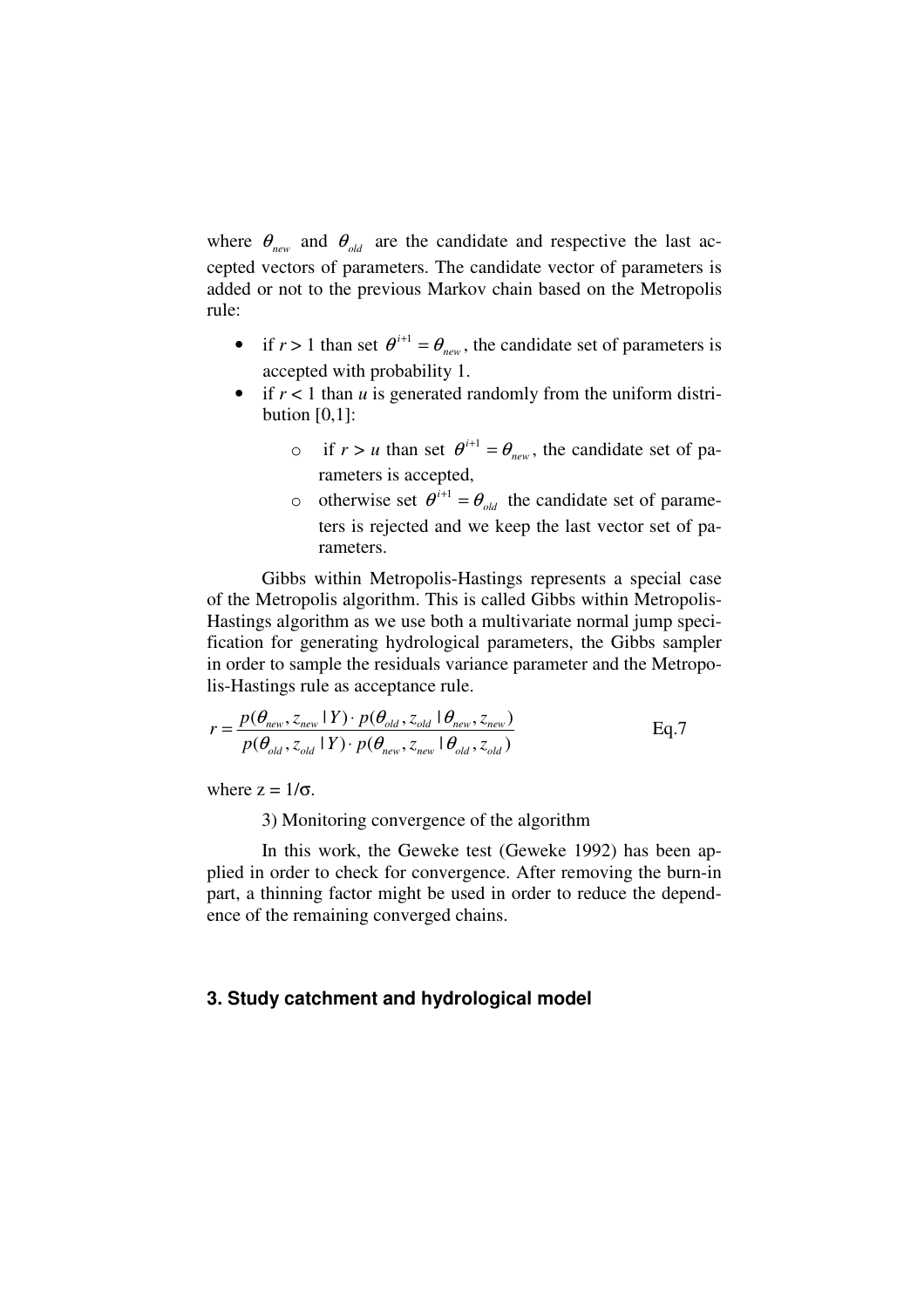# **3.1 Study catchment**

Weida catchment catchment is a sub-basin of the Saale catchment, which is one of the largest tributaries of the river Elbe in eastern Germany. The catchment is about  $100 \text{ km}^2$  and the altitudes range between 270 m and to 650 m. Due to its location neighboring the low mountain ranges of Thüringer Wald and Harz, the catchment is sheltered from most rain and consequently receives an annual precipitation of 640 mm. The average annual temperature is around 7°C. There are two reservoirs closely located to this catchment: Zeulenroda reservoir, which is located to the outlet of the catchment and the Loessau reservoir, which is connected by pipes (as pointed as doted line in figure 1), used to provide a constant inflow (i.e.  $30m<sup>3</sup>/sec$ ) into the catchment but which it is not that active anymore. 5 rainfall gauging stations (two inside the catchment and three near it) are used, and three climate stations, situated within 3 km of the catchment.



**Fig.** 1 Weida catchment- geographical localization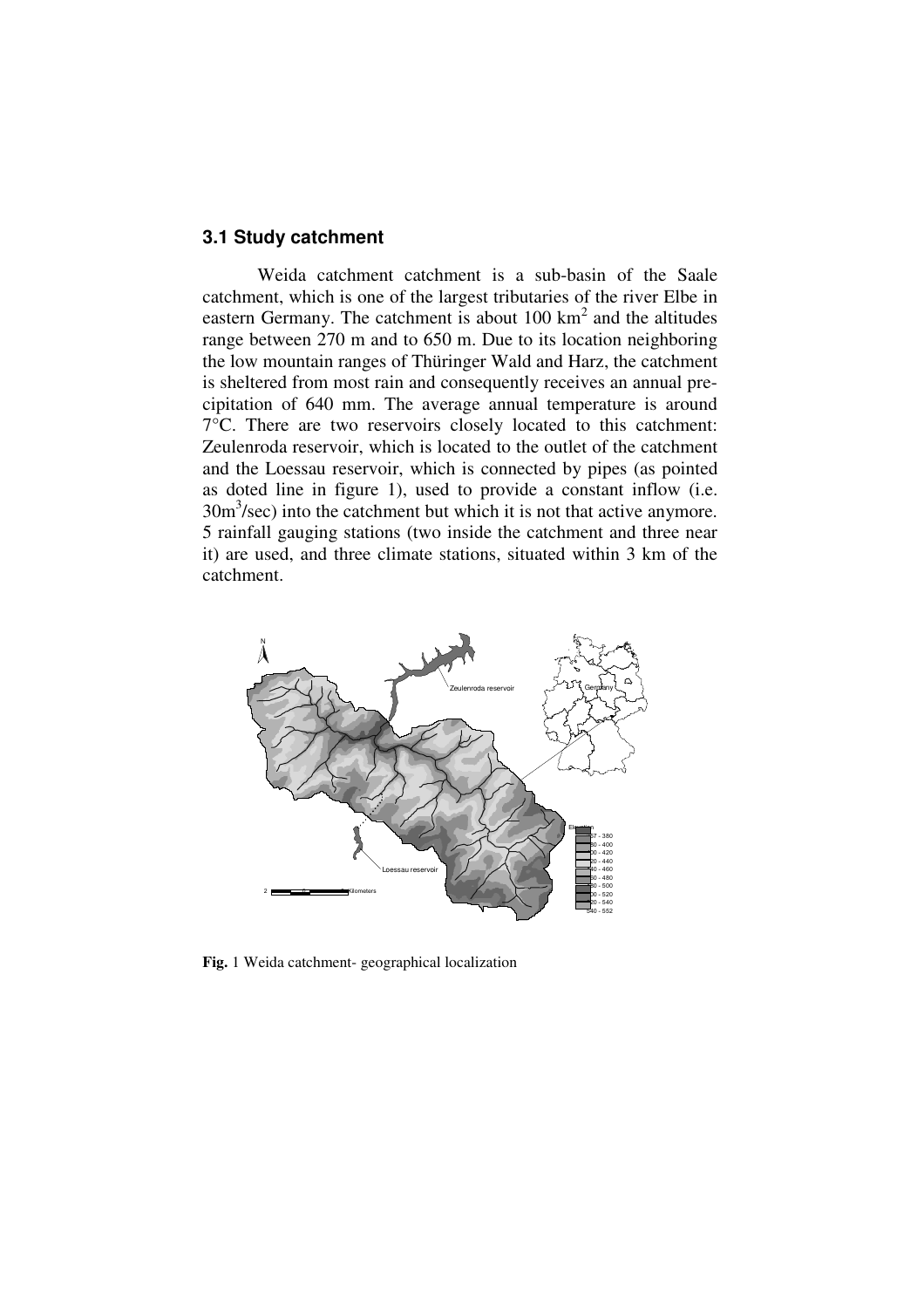### **3.2 WaSiM-ETH – The Hydrological Model**

The deterministic Water balance Simulation Model (WaSiM-ETH; Schulla and Jasper 2001) is chosen for this study as it has been successfully applied in similar mountainous catchments across Europe. The WaSiM-ETH is a process based distributed modelling system which can simulate different hydrological processes at spatial and temporal scales. The WaSiM-ETH uses a modular, objectoriented architecture for the simulation of different hydrological components such as evapotranspiration, snow accumulation, snow melt, infiltration and generation of surface and subsurface flow components. Spatial variability is represented in terms of orthogonal grid cells discretized over the surface of the basin. Spatial data required for the model include digital elevation model, land use and soil type. Precipitation and temperature are basic meteorological data required for the model, which can be supplemented by the climatic variables such as global radiation, relative sunshine duration, wind velocity, relative humidity and vapour pressure.

The WaSiM-ETH consists of an implementation of Green and Ampt/TOPMODEL approach for the simulation of runoff generation from infiltration excess and saturated areas. The Green and Ampt equation calculates infiltration based upon soil moisture conditions and surface runoff occurs when soil infiltration capacity has been exceeded. The TOPMODEL (Beven and Kirby 1979) is a conceptual variable contributing area approach based upon the distribution of saturation deficit. In this WaSiM-ETH implementation of TOPMODEL, soil water balance and runoff generation is simulated separately for each grid cell based on the spatial distribution of soil topographic index. The surface runoff is routed to the streams using a kinematic wave approach (Schulla and Jasper 2001). Five parameters have been calibrated: *m* the parameter controlling the rate of decline of transmissivity [m],  $T_{\text{korr}}$  the correction factor for the transmissivity of the soil [-],  $S_h$  the maximum content of the interflow storage [m],  $K_{\text{korr}}$  a scaling factor for the percolation,  $K_h$  a storage coefficient of interflow [h]. The model was calibrated on the period 1.Nov. 1999- 30 Oct. 2001.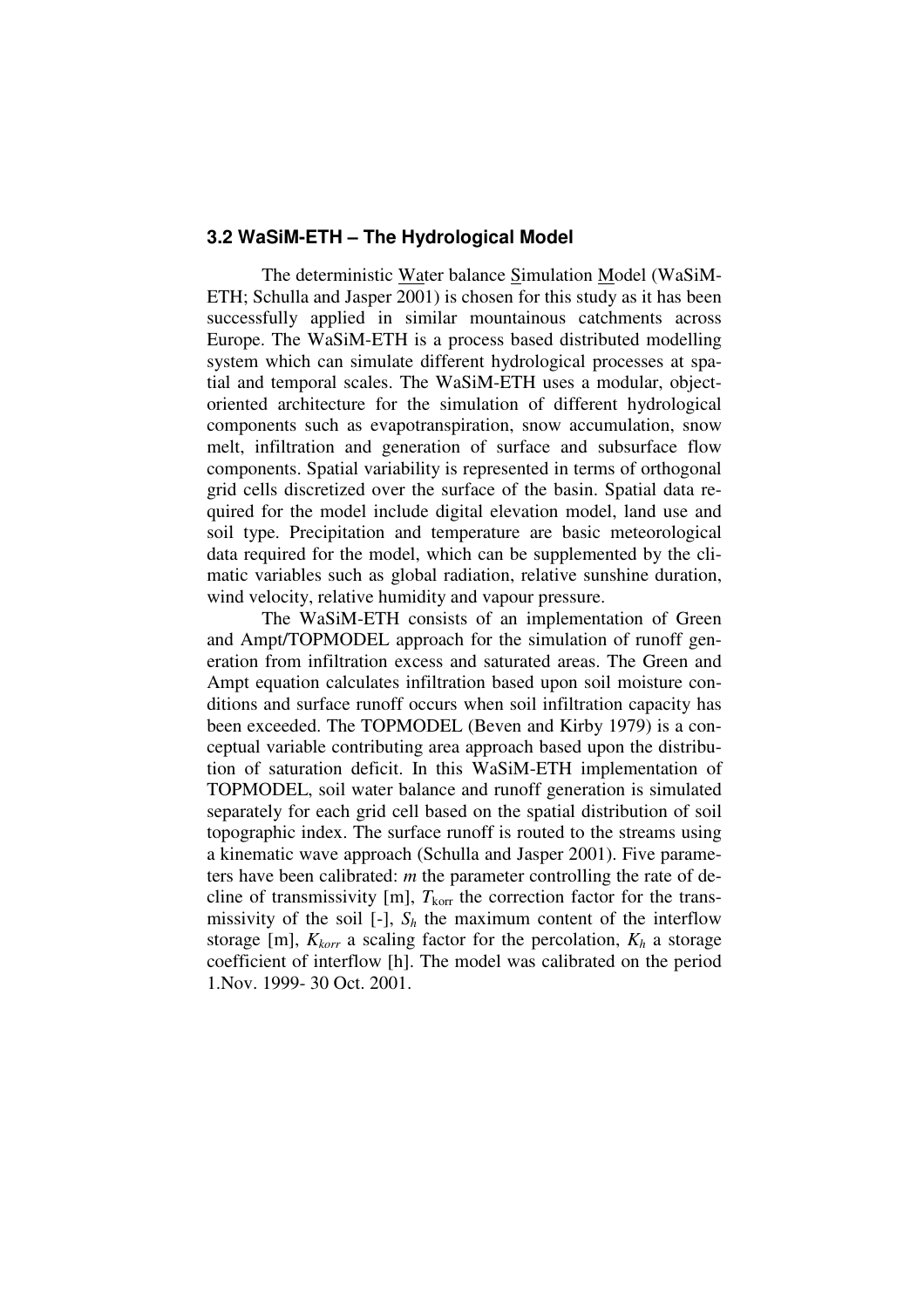# **4. Results and discussions**

Figure 2 shows the posterior parameter of distributions without and with input uncertainty. One can see that the noisy rainfall data led to spreader posterior distributions of the hydrological parameters (Figure 2 down) while the statistical parameter, the residuals variance, remained less affected. The median of the posterior distributions has been left almost unchanged after introducing the noisy input data (Table 2).



**Fig.** 2 Modes and posterior distributions of the hydrological parameters (m [*m*], Kkorr[-], Tcorr[-], Sh[m], Kh[h]) and statistical parameter (VarQ) for the cases without input uncertainty (top) and with input uncertainty (down)

Table 2 shows the median and the coefficient of variation of the posterior distributions of the hydrological and statistical parameter.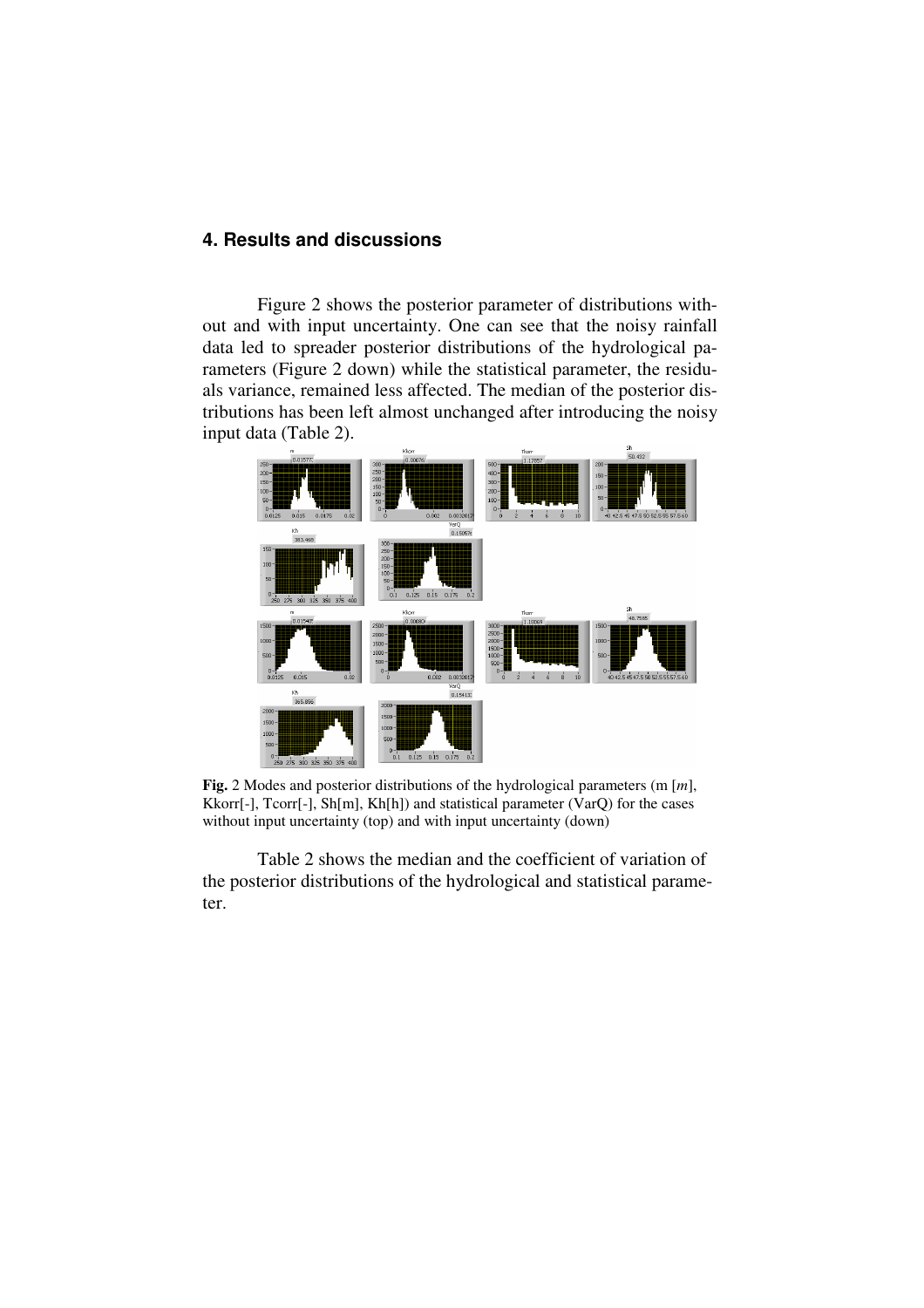|      |                                              | m | Tkorr Kkorr-Sh – Kh                   |  | Residuals<br>variance |
|------|----------------------------------------------|---|---------------------------------------|--|-----------------------|
|      | WithoutMode 0.01570.00081.17 50.43383.460.15 |   |                                       |  |                       |
|      | CV.                                          |   | $3.6$ $2.1$ $20.4$ $2.6$ $4.8$        |  | 500                   |
|      | (%)                                          |   |                                       |  |                       |
| With |                                              |   | Mode 0.01540.00081.18 48.75365.850.15 |  |                       |
|      | CV.                                          |   | 5.6 2.6 22.3 4.3 5.5                  |  | 600                   |
|      |                                              |   |                                       |  |                       |

**Table .** 2 Posterior distributions (mode, coefficient of variation-CV) of the hydrological and statistical parameter for the cases with and without input uncertainty

Comparison between the cases without and with uncertainty indicates that introducing input uncertainty led to greater coefficients of variation for all parameters of interest.

The results after propagating the parameter uncertainty in the simulated discharges can be seen in Figure 3.



**Fig.** 3 Parametric (grey inner lines) and predictive (black outer lines) uncertainty bounds for the simulated discharges for the cases without input uncertainty (top) and with input uncertainty (down); dots – observed discharges.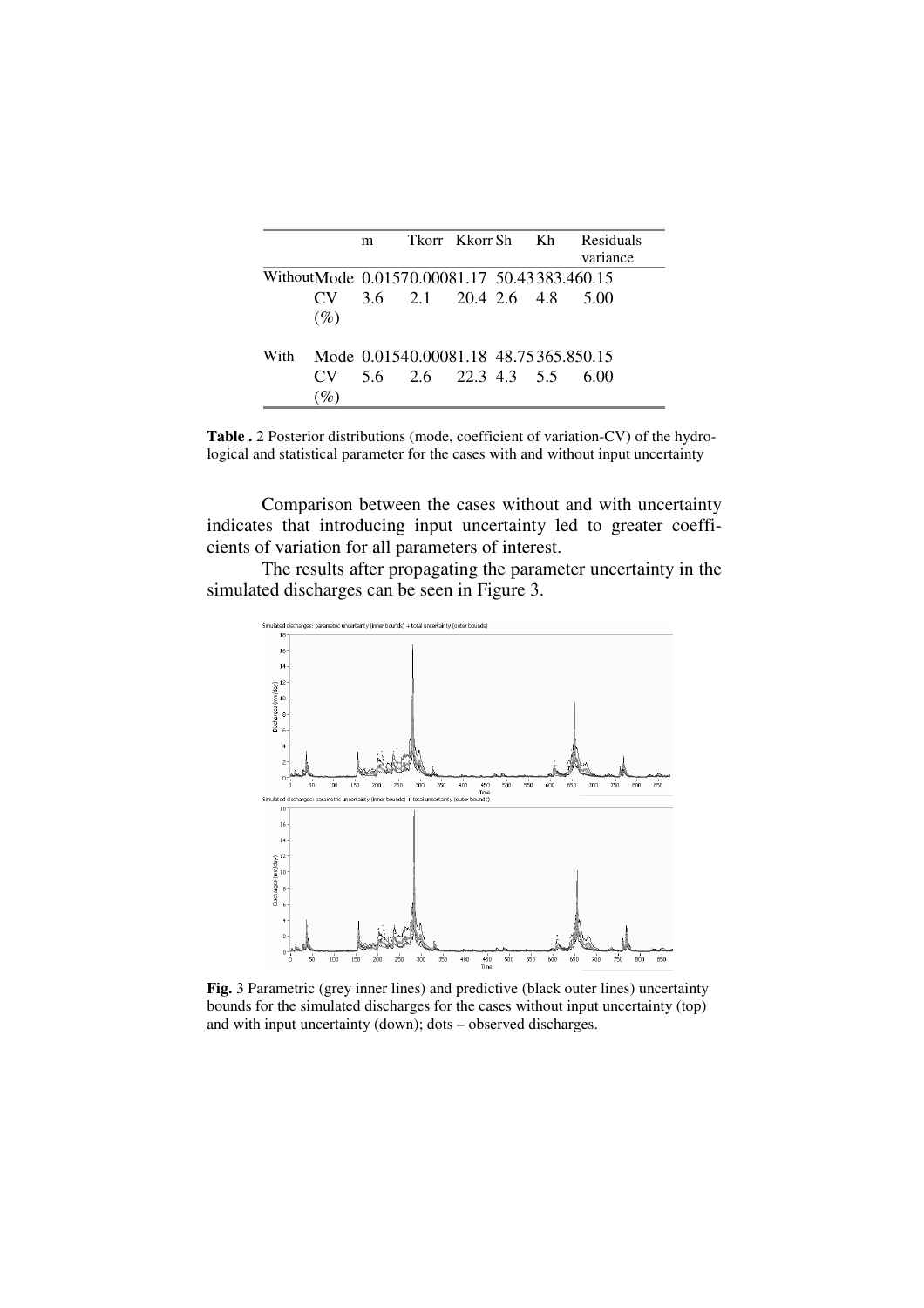Both plots in Figure 3 present two types of uncertainty bounds: the inner grey lines show the uncertainty bounds generated from the hydrological parameters while the outer black lines indicate the predictive uncertainty bounds after including the residuals variance, a lumped term counting for other sources of error: model structure and response measurement errors. At the difference of the parameters distributions, it is much more difficult to notice any important difference in representing the uncertainty of the simulated discharges between the two cases: without and with input uncertainty. Table3 shows the percentage of observed values covered by the inner parametric uncertainty bounds and the predictive ones.

|                             | Parametric uncertainty Predictive uncertainty |    |
|-----------------------------|-----------------------------------------------|----|
| Without input uncertainty 7 |                                               |    |
| With input uncertainty      |                                               | 84 |

**Table** 3 Percentage (%) of the observed points within the parametric and the predictive uncertainty bounds of the simulated discharges for the cases with and without input uncertainty.

One can see that if no noticeable difference is observed for the predictive uncertainty bounds that cover in both cases (with and without input uncertainty) more than 82% of the observed values, introducing the noisy input has led to an improvement as more than the double of observed points fall within the inner parametric uncertainty bounds (14%) than for the case with rainfall considered measured without error  $(7\%)$ .

Nevertheless, despite the fact that the parametric uncertainty bounds of the simulated discharges are wider after introducing the noisy rainfall, the improvement should be considered only a marginal one. Two possible reasons might explain this behavior. First, it might be possible that a compensation process occurs during the calibration approach with a rather complex physically based model. Second, this behavior might indicate that currently other more important sources of errors than the point measurement errors affect the modeling approach. Currently the second hypothesis is being tested by looking at the effect that the spatial uncertainty of the rain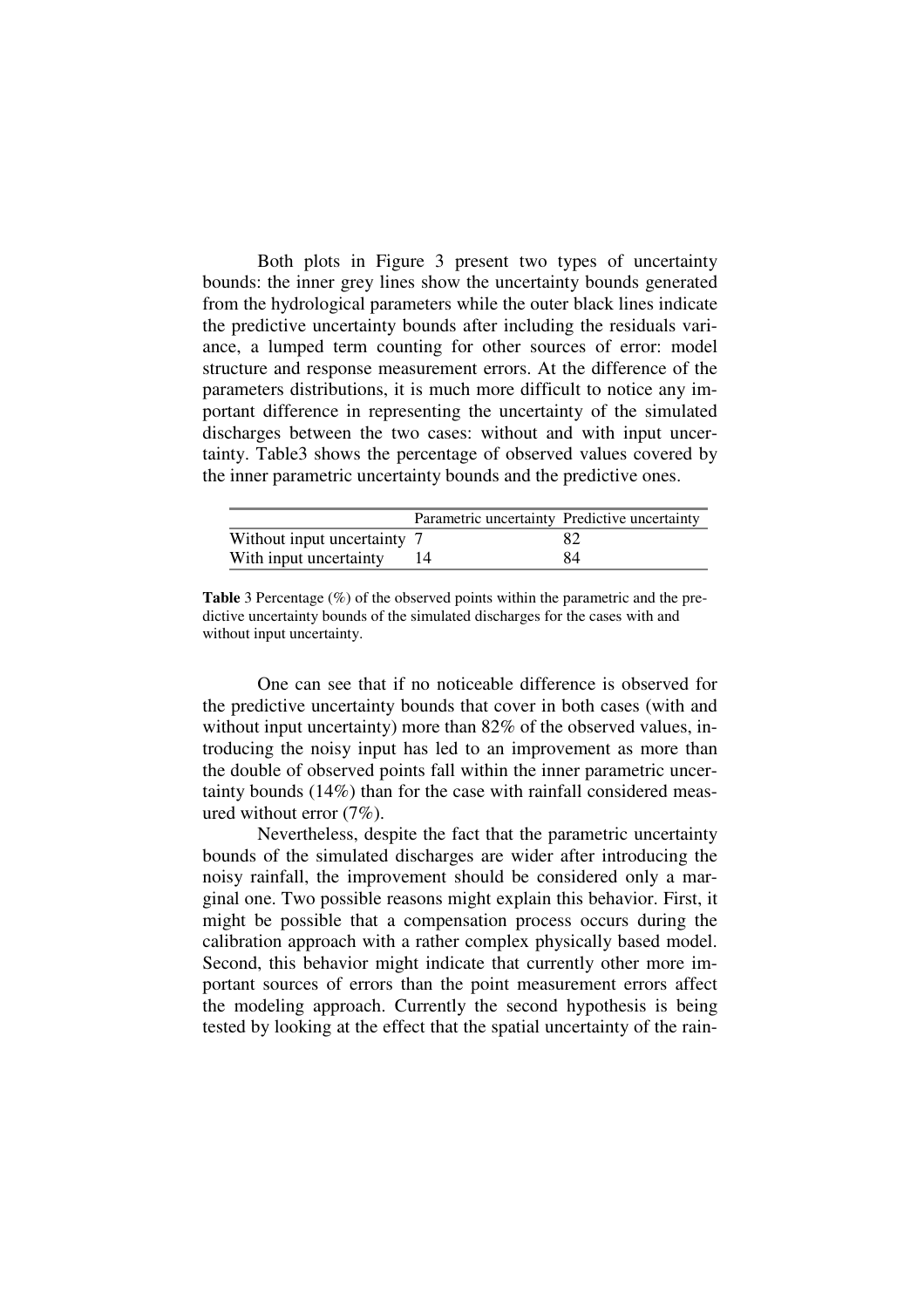fall might have on the estimated uncertainty bounds of the simulated discharges. This will be done in two steps: first generating different rainfall interpolated fields based on the conditional simulation algorithm and second by applying the MCMC algorithm for each rainfall scenario generated previously and by updating the posterior distributions of the hydrological and statistical parameters.

# **5. Conclusions**

The present paper presents the effects of input uncertainty of WASIM-ETH, a physically based hydrological model on the estimated parameters and the uncertainty of the simulated responses. This is done by first computing the rainfall uncertainty and second by propagating this uncertainty in the hydrological modeling step. While the posterior distributions of the hydrological parameters became wider after including the noisy input data, the effects on the simulated discharges have been much more limited. The first results indicate that although it would be expected that the rainfall input uncertainty might have an important influence on the uncertainty of the simulated discharges, this influence has been rather limited in the present case study. This might be due to other sources of errors that might be much more important for the modeling of the discharges than simply the point measurement error. The results presented here can further help identifying of the most important sources that affect the physically based distributed models and can contribute to obtain more realistic uncertainty bounds which is more suitable for water management schemes and for the decision making process.

# **6. References**

Ajami N. K., Q. Duan, S. Sorooshian (2007), "An integrated hydrologic Bayesian multimodel combination framework: Confronting input, parameter, and model